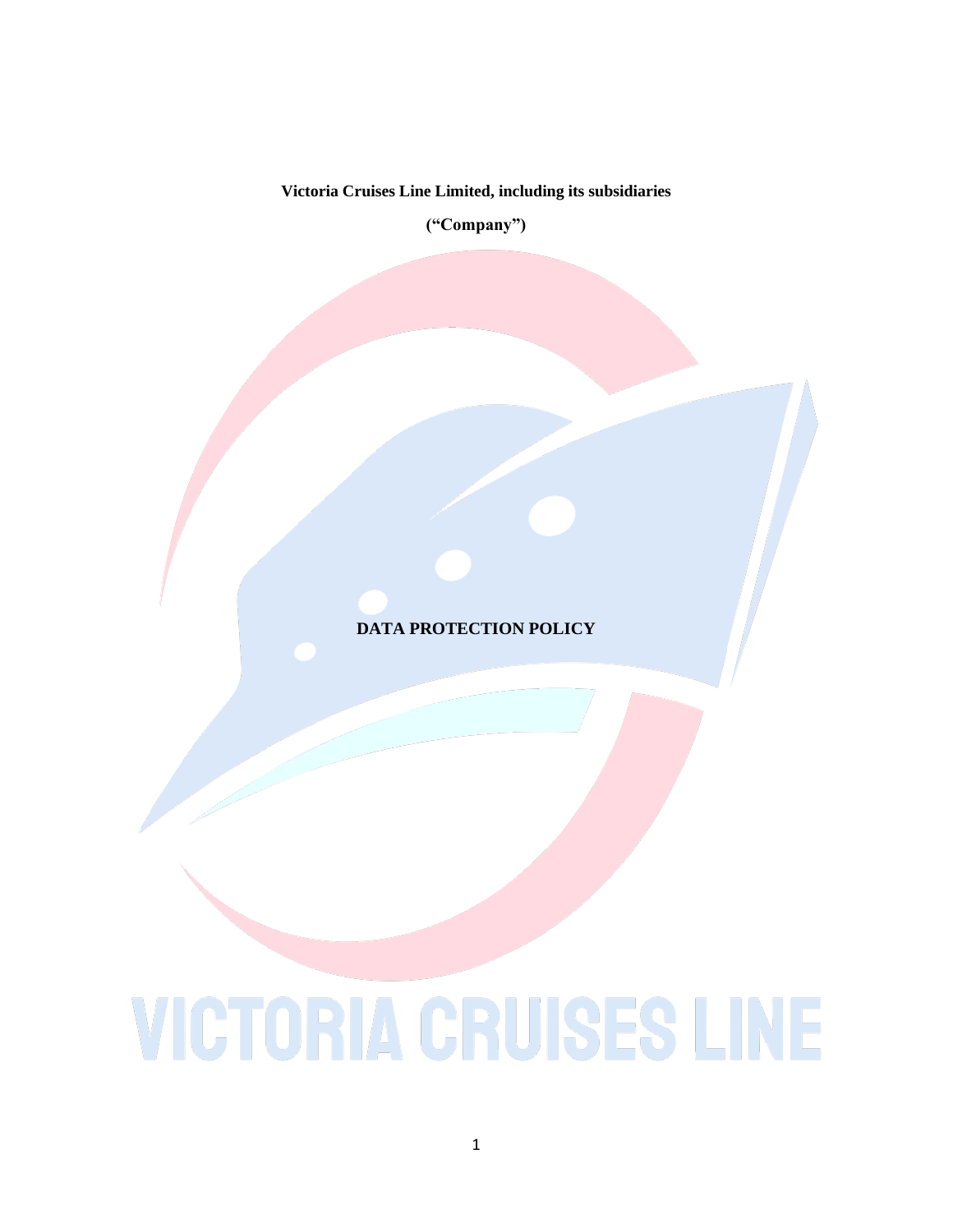## **CONTENTS**

| <b>CLAUSE</b>  |  | <b>PAGE</b>    |
|----------------|--|----------------|
| $\mathbf{1}$   |  | 1              |
| $\overline{2}$ |  | 1              |
| 3              |  | 1              |
| 4              |  | $\overline{2}$ |
| 5              |  | 3              |
| 6              |  | $\overline{4}$ |
| 7              |  | $\overline{4}$ |
| 8              |  | 5              |
| 9              |  | 6              |
| 10             |  | 6              |
| 11             |  | 6              |
| 12             |  | 6              |
| 13             |  | 6              |
| 14             |  | $\,8\,$        |
| 15             |  | 8              |
| 16             |  | 9              |
| 17             |  | 9              |
| 18             |  | 9              |
| 19             |  | 10             |
| 20             |  | 10             |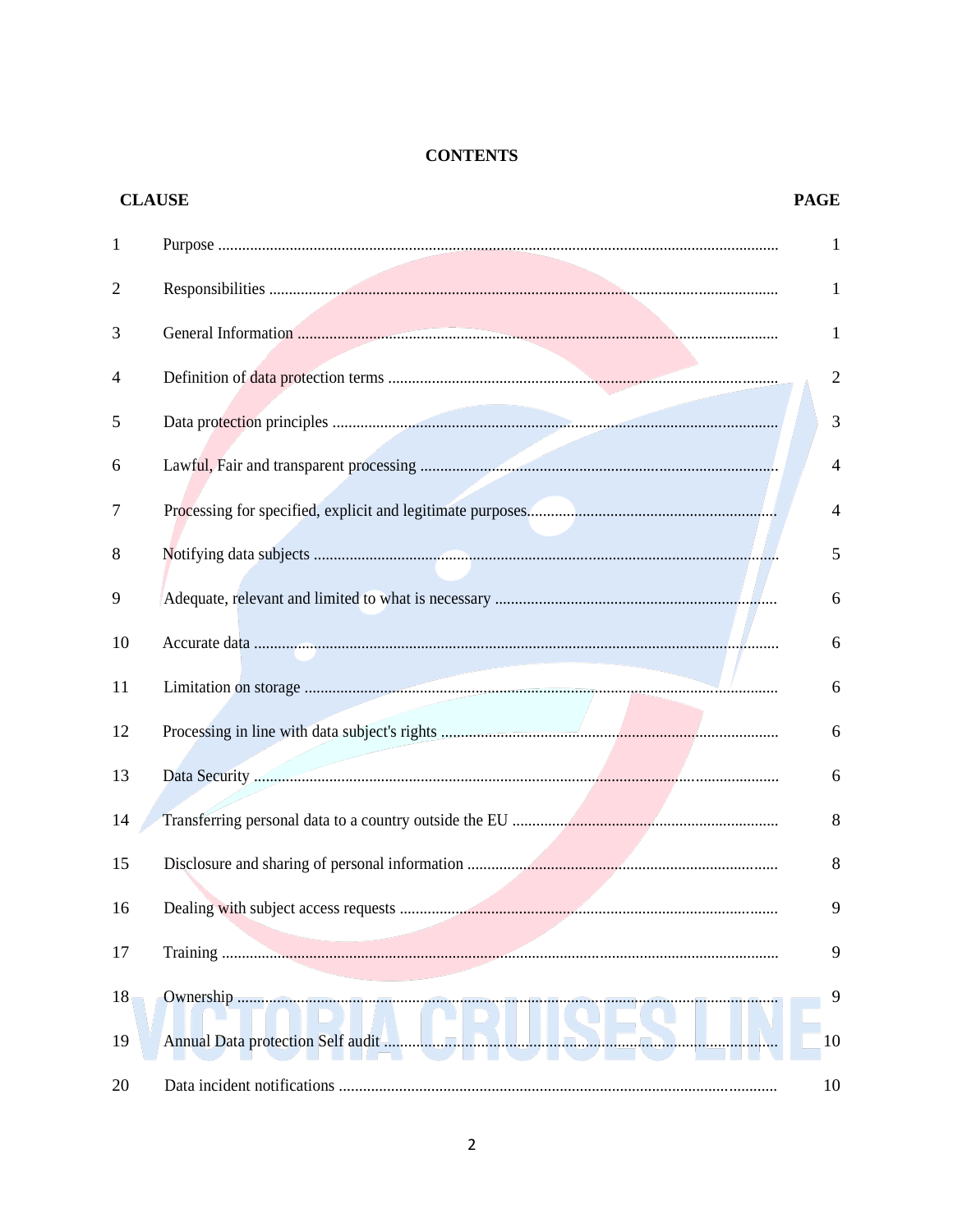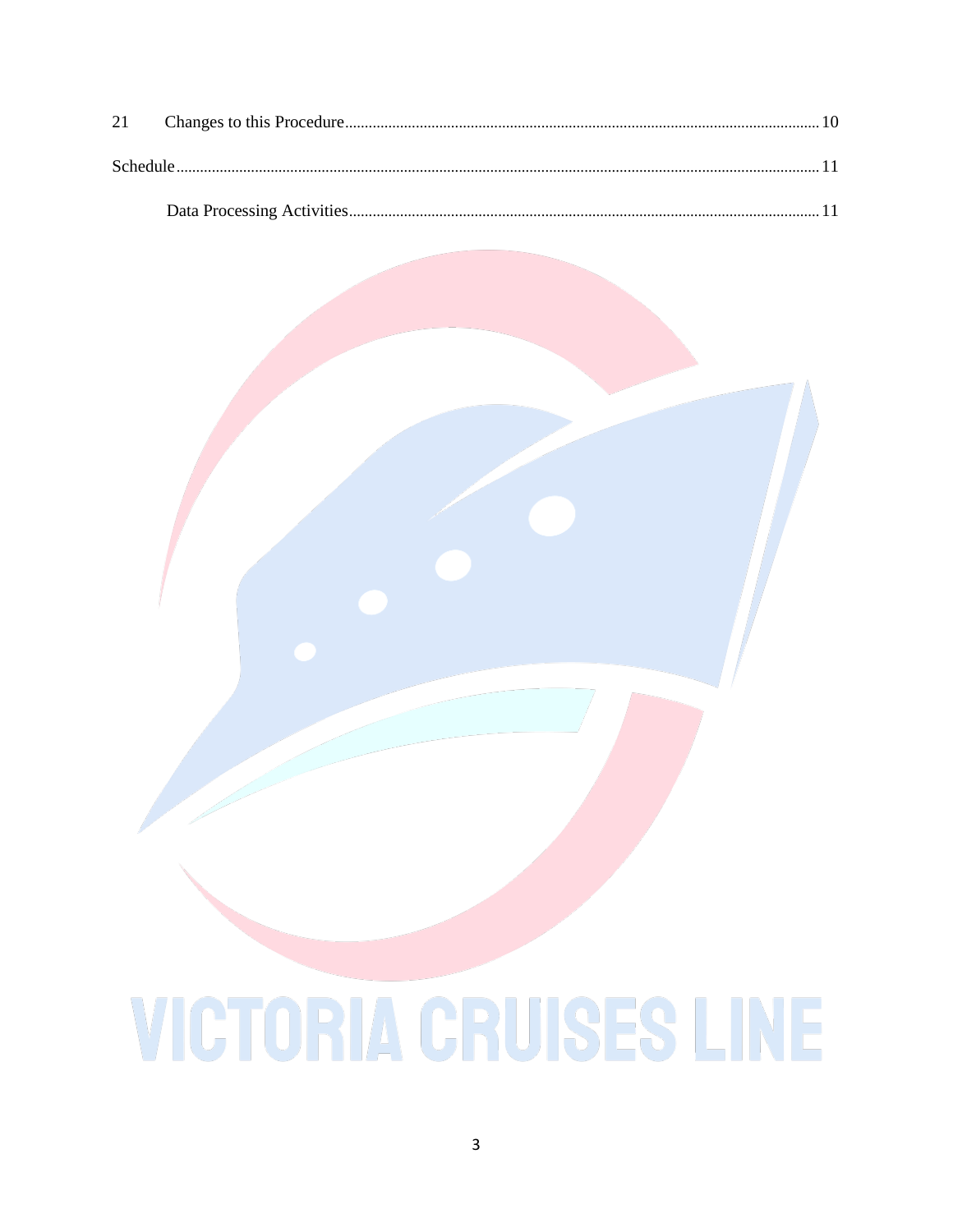## **1 PURPOSE**

To establish a systematic and controlled way for protecting personal data flowing through the Company.

## **2 RESPONSIBILITIES**

- Data Protection Officer
- Top Management
- Department Managers
- All Company Employees

## **3 GENERAL INFORMATION**

The Company recognises that everyone has clear rights with regard to the way in which their personal data is processed and that compliance with all relevant and applicable data protection legislation, rules and regulations will maintain confidence in the Company, build and reinforce the trust of its customers, employees and suppliers for the continuation of a successful business.

All data users including all the Company's employees shall comply with the Company's Data Protection Policy when processing personal data on the Company's behalf. Any breach of this policy may result in disciplinary action.

The types of personal data that the Company may be required to process shall include information about its current, past and prospective suppliers, customers, passengers, employees, employees' families (including children), and others with whom the Company communicates from time to time.

The personal data is subject to legal safeguards as incorporated in Regulation (EU) 2016/679 of 27 April 2016 (General Data Protection Regulation) ("GDPR") as well as national and local laws.

This procedure, and any other documents referred to in it, sets out the basis on which the Company will process any personal data that it collects from data subjects, or that is provided to the Company by data subjects or other sources. It sets out rules on data protection and the legal conditions that must be satisfied when the Company obtains, handles, processes, transfers and stores personal data.

The Data Protection Officer (DPO) is responsible for monitoring compliance with the GDPR and with the Company's Data Protection Policy and procedure. The post of the DPO is held by MR. OLAVS ZVINELIS CEO, office@victoria.cruises Any questions about the operation of this procedure or any concerns that the policy or procedure have not been followed should be referred in the first instance to the DPO. The DPO is under a duty to maintain privacy and all such enquiries will be treated with discretion and absolute confidentiality.

## **4 DEFINITION OF DATA PROTECTION TERMS**

Data means information which is stored electronically, on a computer, or in certain paper-based filing systems.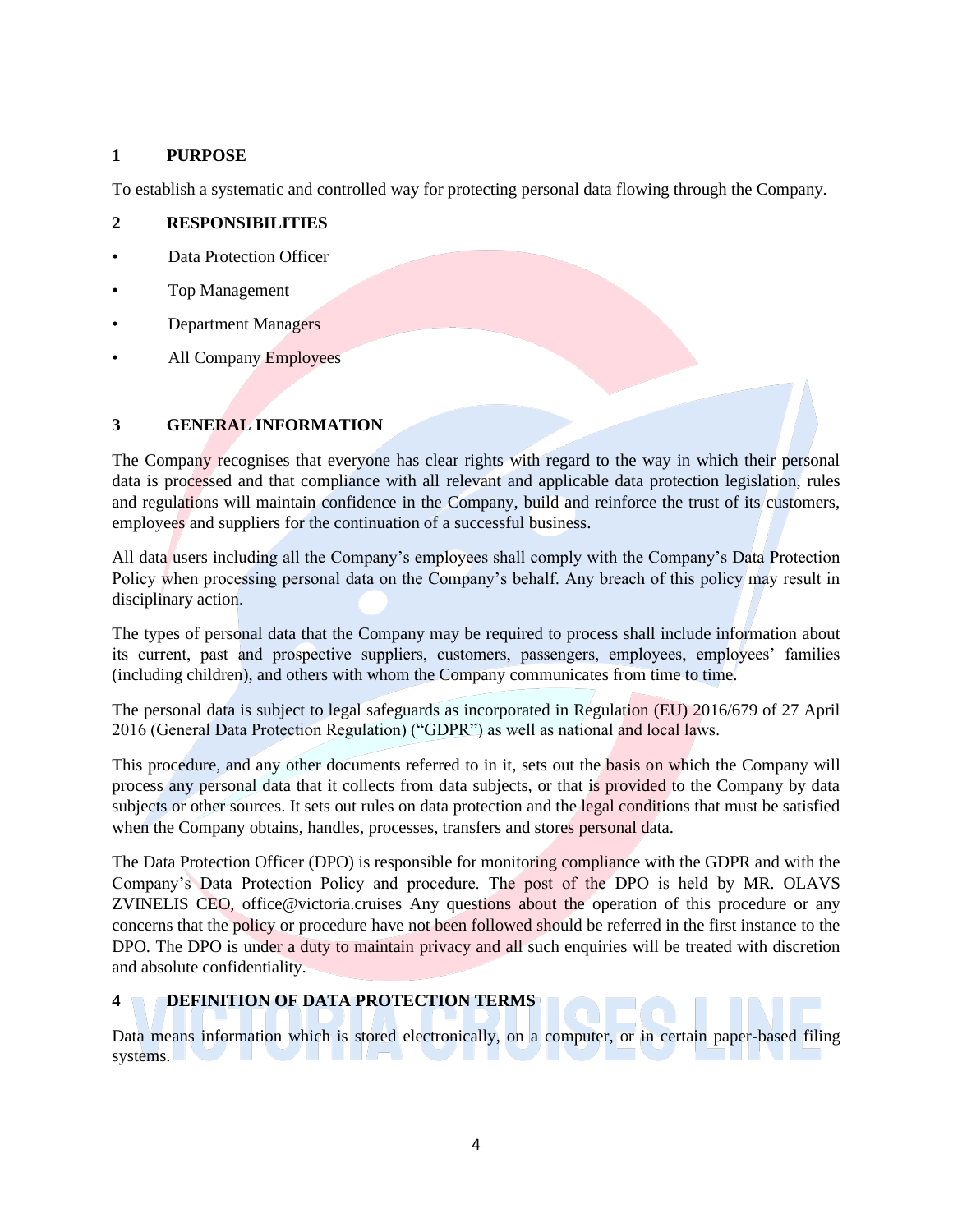Data subjects means, for the purpose of this procedure, all living identified or identifiable natural persons about whom the Company holds personal data.

Consent of the data subject means any freely given, specific, informed and unambiguous indication of the data subject's wishes by which he or she, by a statement or by a clear affirmative action signifies agreement to the processing of personal data relating to him or her.

Personal data means any information relating to an identified or identifiable natural person (i.e. a data subject); an identifiable natural person is one who can be identified, directly or indirectly, in particular by reference to an identifier such as a name, an identification number, location data, an online identifier or to one or more factors specific to the physical, physiological, genetic, biometric, mental, economic, cultural or social identity of that natural person.

Data controllers means the people who or organisations which determine the purposes for which, and the manner in which, any personal data is processed. The Company is the data controller of all personal data used in the Company's business for its own commercial purposes.

Data users means the Company's employees, consultants or agents whose work involves processing personal data on the Company's behalf. Data users must protect the data they handle in accordance with this procedure and any applicable data security procedures at all times.

Data processors means any natural or legal person, public authority, agency or other body which processes personal data on behalf of the Company

Processing means any operation or set of operations which is performed on personal data or on sets of personal data, whether or not by automated means, such as collection, recording, organisation, structuring, storage, adaptation or alteration, retrieval, consultation, use, disclosure by transmission, dissemination or otherwise making available, alignment or combination, restriction, erasure or destruction.

Special category of personal data means data about a person's racial or ethnic origin, political opinions, religious or similar beliefs, trade union membership, physical or mental health or condition or sexual life, or about the commission of, or proceedings for, any offence committed or alleged to have been committed by that person, the disposal of such proceedings or the sentence of any court in such proceedings. Special category of personal data can only be processed under strict conditions, including a condition requiring the express permission of the person concerned.

Binding corporate rules means personal data protection policies which are adhered to by the Company or data processors established in the territory of an EU Member State for transfers or a set of transfers of personal data to a data controller or processor in one or more third countries within a group of undertakings, or group of enterprises engaged in a joint economic activity.

## **5 DATA PROTECTION PRINCIPLES**

The Company is accountable for demonstrating compliance with the GDPR's six principles of processing personal data. These provide that personal data must be:

• processed lawfully, fairly and in a transparent manner in relation to the data subject ('lawfulness, fairness and transparency')

• Collected for specified, explicit and legitimate purposes and not further processed in a manner that is incompatible with those purposes (purpose limitation)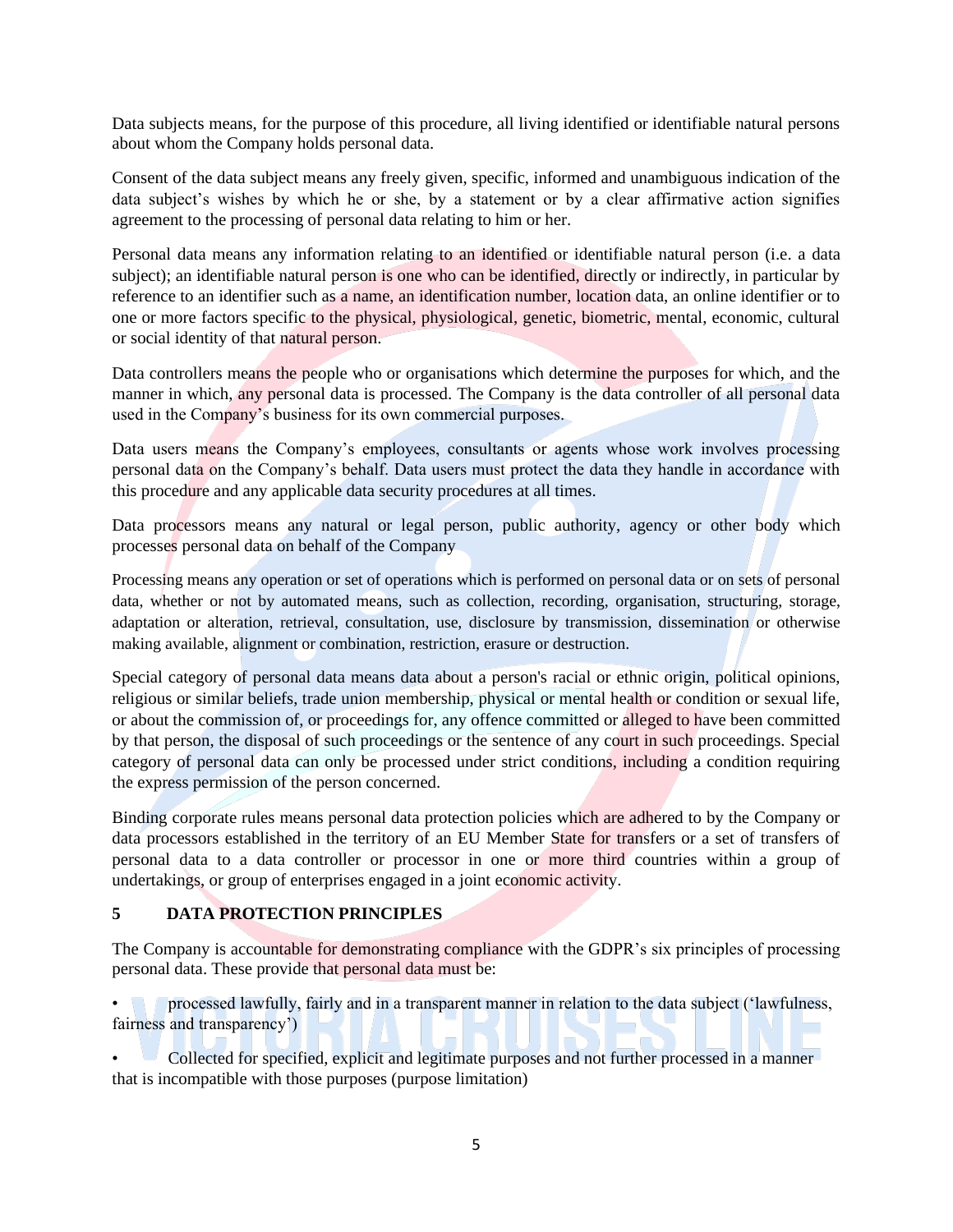• Adequate, relevant and limited to what is necessary in relation to the purposes for which they are processed (data minimisation)

• Accurate and, where necessary kept up to date; every reasonable step must be taken to ensure that personal data that are inaccurate, having regard to the purposes for which they are processed, are erased or rectified without delay; (accuracy)

• Kept in a form which permits identification of data subjects for no longer than is necessary for the purpose for which the personal data are processed; personal data may be stored for longer periods insofar as the personal data will be processed solely for archiving, historical research or statistical purposes subject to implementation of the appropriate technical and organisational measures required by the GDPR in order to safeguard the rights and freedoms of the data subject; (storage limitation)

• Processed in a manner to ensure appropriate security of the personal data, including protection against unauthorised or unlawful processing and against accidental loss, destruction or damage, using appropriate technical or organisational measures; (integrity and confidentiality)

## **6 LAWFUL, FAIR AND TRANSPARENT PROCESSING**

The GDPR is not intended to prevent the processing of personal data, but to ensure that it is done fairly, transparently and without adversely affecting the rights of the data subject.

• For personal data to be processed lawfully, they must be processed on the basis of one of the legal grounds set out in the GDPR. These include, among others:

o the data subject's consent to the processing for one or more specific purposes;

o that the processing is necessary for the performance of a contract with the data subject;

ofor the compliance with a legal obligation to which the data controller is subject;

o to protect the vital interests of the data subject or for the legitimate interest of the data controller or the party to whom the data is disclosed.

When special categories of personal data are being processed, additional conditions must be met. When processing personal data as data controller in the course of its business, the Company will ensure that these requirements are met.

## **7 PROCESSING FOR SPECIFIED, EXPLICIT AND LEGITIMATE PURPOSES**

• In the course of the Company's business, the Company may collect and process the personal data set out in the Schedule. This may include data the Company receives directly from a data subject (for example, by completing forms or by corresponding with the Company by mail, phone, email or otherwise) and data the Company receives from other sources (including, for example, business partners, sub-contractors in technical, payment and delivery services, credit reference agencies).

The Company will only process personal data for the specific purposes set out in the Schedule or for any other purposes specifically permitted by the GDPR. Should the Company need to process the personal data for another purpose than those set out above, then it will promptly notify the data subject. If the Company processes personal data on other legal grounds than consent or on the basis of EU law or the laws of an EU Member State then the Company will first ascertain whether the new purpose is compatible with the initial purpose, the reasons for processing, the nature of the personal data and the possible consequences for the data subject.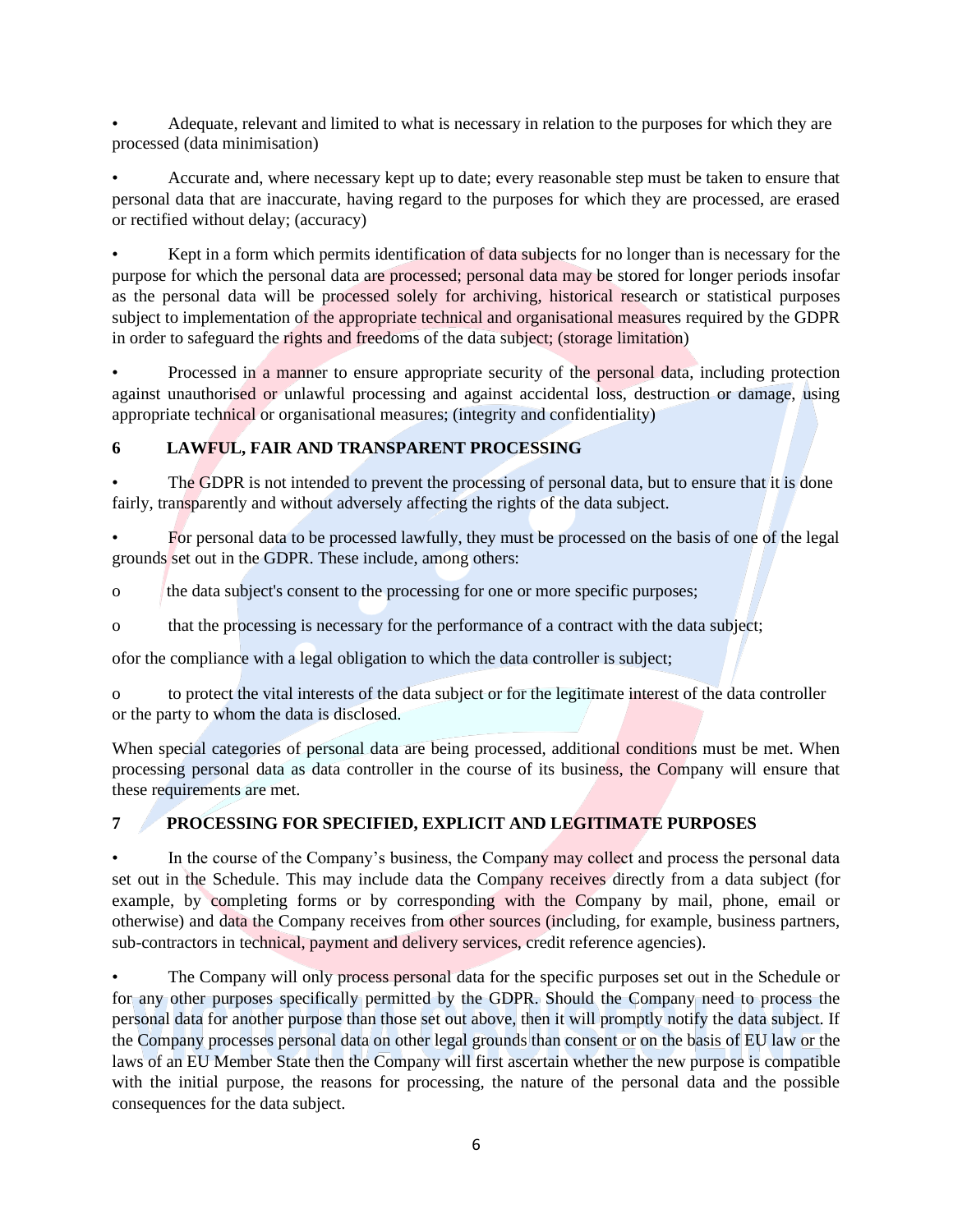#### **8 NOTIFYING DATA SUBJECTS**

Where the Company collects personal data directly from data subjects and where it is required to do so under the GDPR, it will inform the data subject about:

• the purpose or purposes for which it intends to process that personal data and the legal basis upon which it will process that personal data;

• the types of third parties, if any, with which the Company will share or disclose that personal data to;

details of any transfers of that personal data outside of the Europe Union (see section 14 below);

the period during which the Company will keep that personal data and, if relevant, the criteria used to determine that retention period;

• the data subject's right to request access to and rectification or erasure of the data subject's personal data or to request restriction of processing of the data subject's personal data, and, if processing is based on the data subject's consent, then the data subject's right to withdraw consent;

- where reasonably possible, the data subject's right to data portability.
- the data subject's right to complain to a supervisory authority;

whether there are any statutory or contractual requirements to provide the personal data and any consequences of not doing so; and

whether the Company uses the personal data to undertake any automated decision making.

If the Company receives personal data about a data subject from other sources, it will provide the data subject with this information within a reasonable period of time

The Company will also inform data subjects whose personal data the Company processes that the Company is the data controller with regard to that data, and who the Data Protection Officer is.

## **9 ADEQUATE, RELEVANT AND LIMITED TO WHAT IS NECESSARY**

The Company will only collect personal data to the extent that it is required for the specific purpose notified to the data subject and kept only as long as is necessary.

## **10 ACCURATE DATA**

The Company will ensure that personal data it holds is accurate and kept up to date. It will check the accuracy of any personal data at the point of collection and at appropriate intervals afterwards. It will take all reasonable steps to rectify or erase any inaccurate or out-of-date data without delay.

## **11 LIMITATION ON STORAGE**

The Company will not keep personal data in a form which permits identification of data subjects longer than is necessary for the purpose or purposes for which they were collected. It will take all reasonable steps to destroy, or erase, from its systems, all data which is no longer required.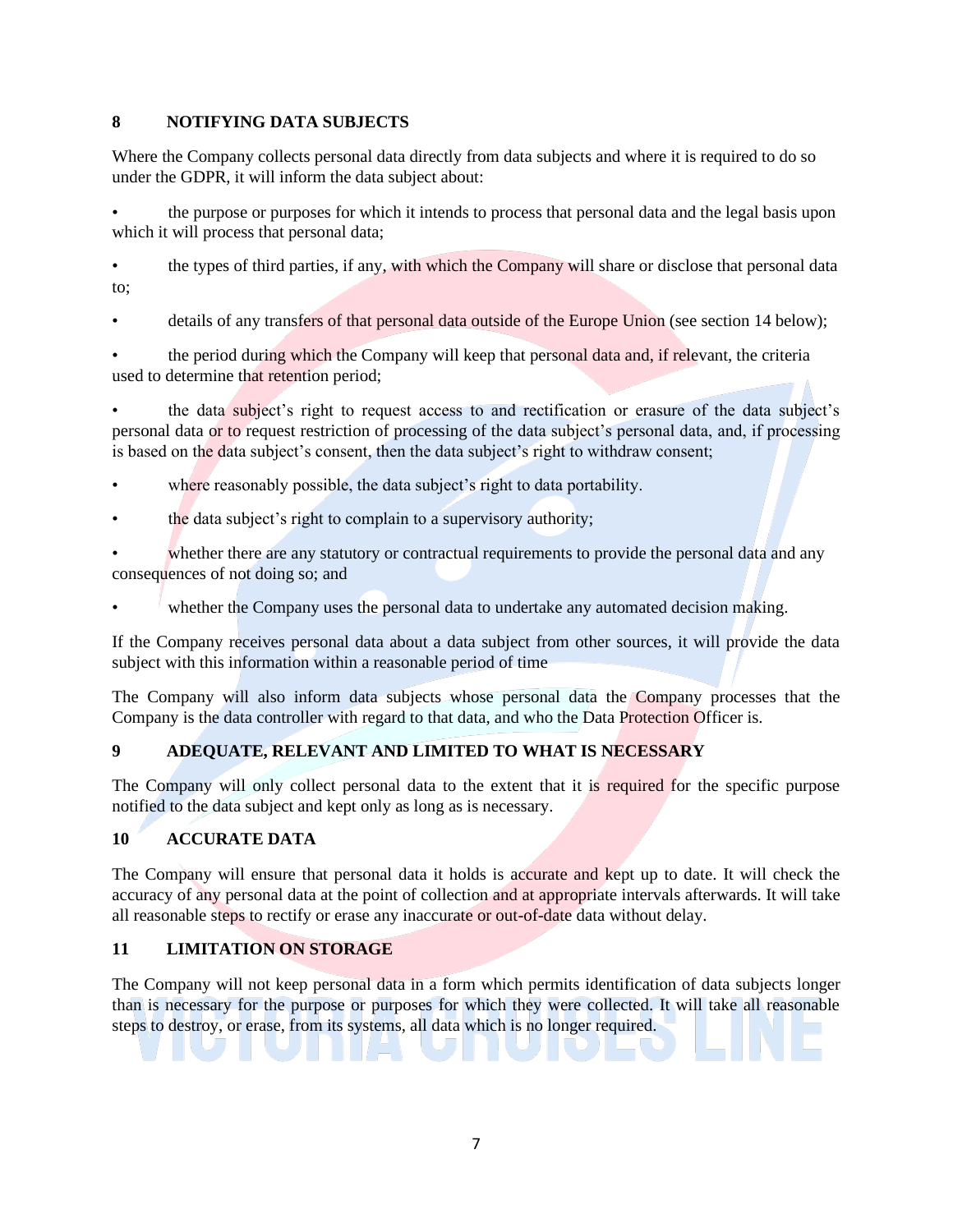#### **12 PROCESSING IN LINE WITH DATA SUBJECT'S RIGHTS**

The company will process all personal data in line with the data subjects' rights, under the GDPR which are captured in this procedure.

#### **13 DATA SECURITY**

The Company will take appropriate security measures against unlawful or unauthorised processing of personal data, and against the accidental loss of, or damage to, personal data.

The Company will put in place procedures and technologies to maintain the security of all personal data from the point of collection to the point of destruction or erasure. Personal data will only be transferred to a data processor if they agree to comply with those procedures and policies, or if they put in place adequate measures themselves.

The Company will maintain data security by protecting the confidentiality, integrity and availability of personal data, defined as follows:

Confidentiality means that only people who are authorised to use the data can access it.

Integrity means that personal data should be accurate and suitable for the purpose for which it is processed.

Availability means ensuring that personal data is protected against undesirable destruction or loss and that authorised users should be able to access the data if they need it for authorised purposes. Personal data should therefore be stored on the Company's central computer system instead of individual PCs.

Security procedures include:

Entry controls. Any stranger or unauthorised person seen in entry-controlled areas should be reported and prevented from gaining access to systems where personal data are processed.

Input controls. Data users' activities should be logged enabling the subsequent establishment of whether and by whom Personal Data have been entered, modified or removed from the Company's data processing systems.

Access controls. Personal data should be prevented from being read, copied, modified, removed or exported to other devices or formats by unauthorised persons. Data users entitled to access certain personal data should only be able to access the data they need and are authorised to do so.

Secure lockable desks and cupboards. All desks and cupboards should be kept locked if they hold confidential information of any kind. (Personal information is always considered confidential.)

Methods of disposal. Paper documents should be shredded. Digital storage devices should be physically destroyed when they are no longer required.

Equipment. Data users must ensure that individual monitors do not show confidential information to passers-by and that they log off from their PC when it is left unattended.

#### **14 TRANSFERRING PERSONAL DATA TO A COUNTRY OUTSIDE THE EU**

As an international cruise line company, the Company may transfer certain personal data that it holds on EU data subjects to a country outside the European Union ("EU"), provided that one of the following conditions applies: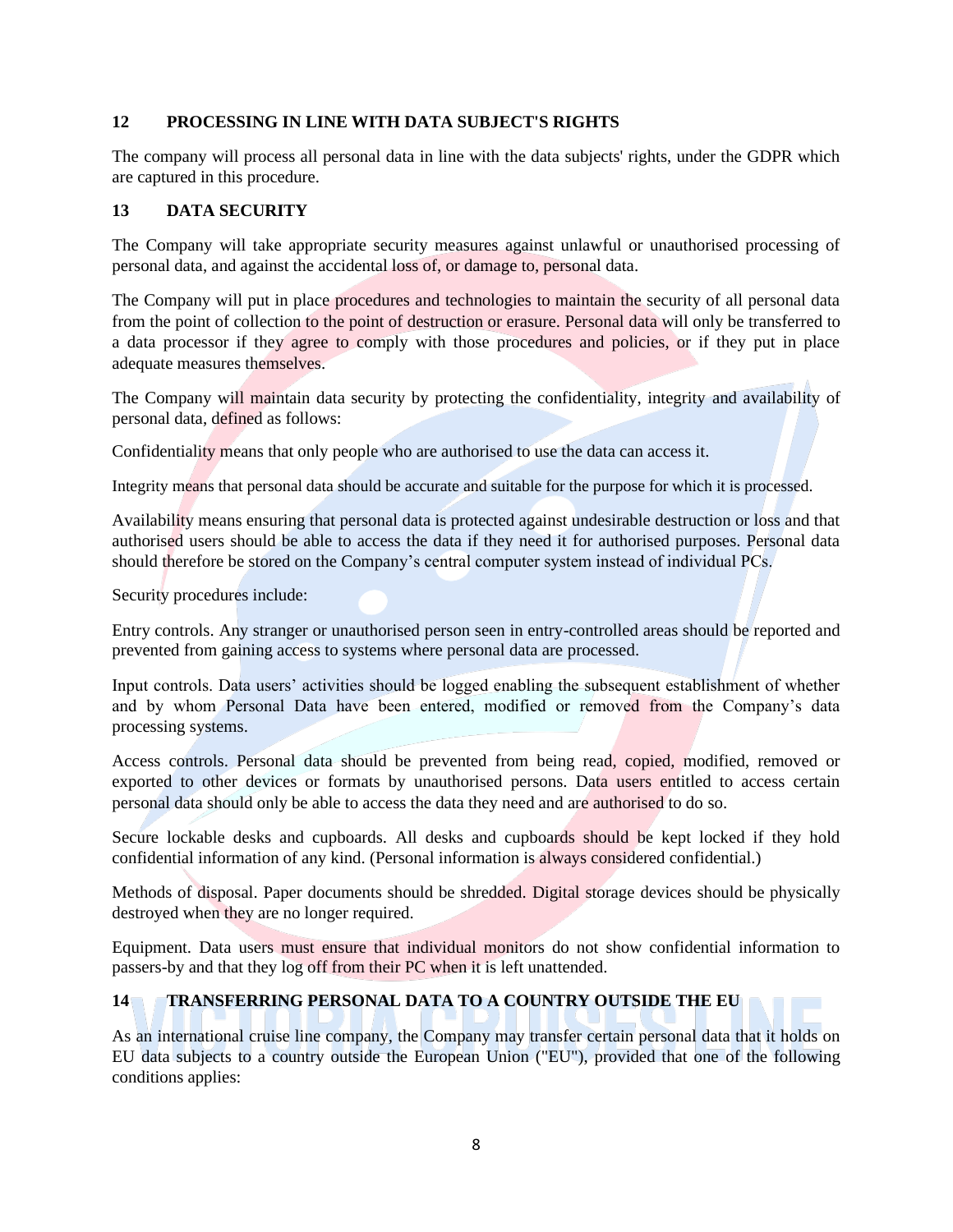The country to which the personal data is transferred has an adequate level of protection for the data subjects' rights and freedoms;

The data subjects have given their consent;

The transfer is covered by one of the exemptions set out in the GDPR, including the performance of a contract between the Company and the data subject, or to protect the vital interests of the data subjects;

The transfer is legally required on important public interest grounds or for the establishment, exercise or defence of legal claims; or

The transfer is authorised by the relevant data protection authority where the Company has adduced adequate safeguards with respect to the protection of the data subjects' privacy, their fundamental rights and freedoms, and the exercise of their rights.

The personal data the Company holds will also be processed by the Company's employees, operating outside the EU, who work for the Company or for one of the Company's suppliers. Such employees may be engaged in, among other things, the fulfilment of contracts with the data subject, the processing of payment details and the provision of support services.

## **15 DISCLOSURE AND SHARING OF PERSONAL INFORMATION**

As an international cruise line company, the Company may share personal data it holds with any member of its group, which means the Company's subsidiaries, or its ultimate holding company and its subsidiaries.

The Company may also disclose personal data it holds to third parties:

• In the event that the Company sells or buys any business or assets, in which case the Company may disclose personal data it holds to the prospective seller or buyer of such business or assets.

If the Company or substantially all of its assets are acquired by a third party, then any personal data it holds shall be one of the transferred assets.

The Company may be under a duty to disclose or share a data subject's personal data in order to comply with any legal obligation that it is under, or in order to enforce or apply any contract with the data subject or other agreements; or to protect the Company's rights, property, or safety of its employees, customers, or others. This may also include the Company exchanging information with other companies and organisations for the purposes of fraud protection and credit risk reduction.

The Company may also share personal data which it holds with selected third parties for the purposes set out in the Schedule.

## **16 DEALING WITH SUBJECT ACCESS REQUESTS**

Data subjects must make a formal request for information the Company holds about them. This request must be made in writing. The provision of the personal data will be free of charge, although the Company reserves the right to charge reasonable administrative charges for subsequent copies of any further data provided or in relation to any excessive or disproportionate requests.

Any Company employee who receives a written data access request must forward it to their department manager and the Company's DPO immediately.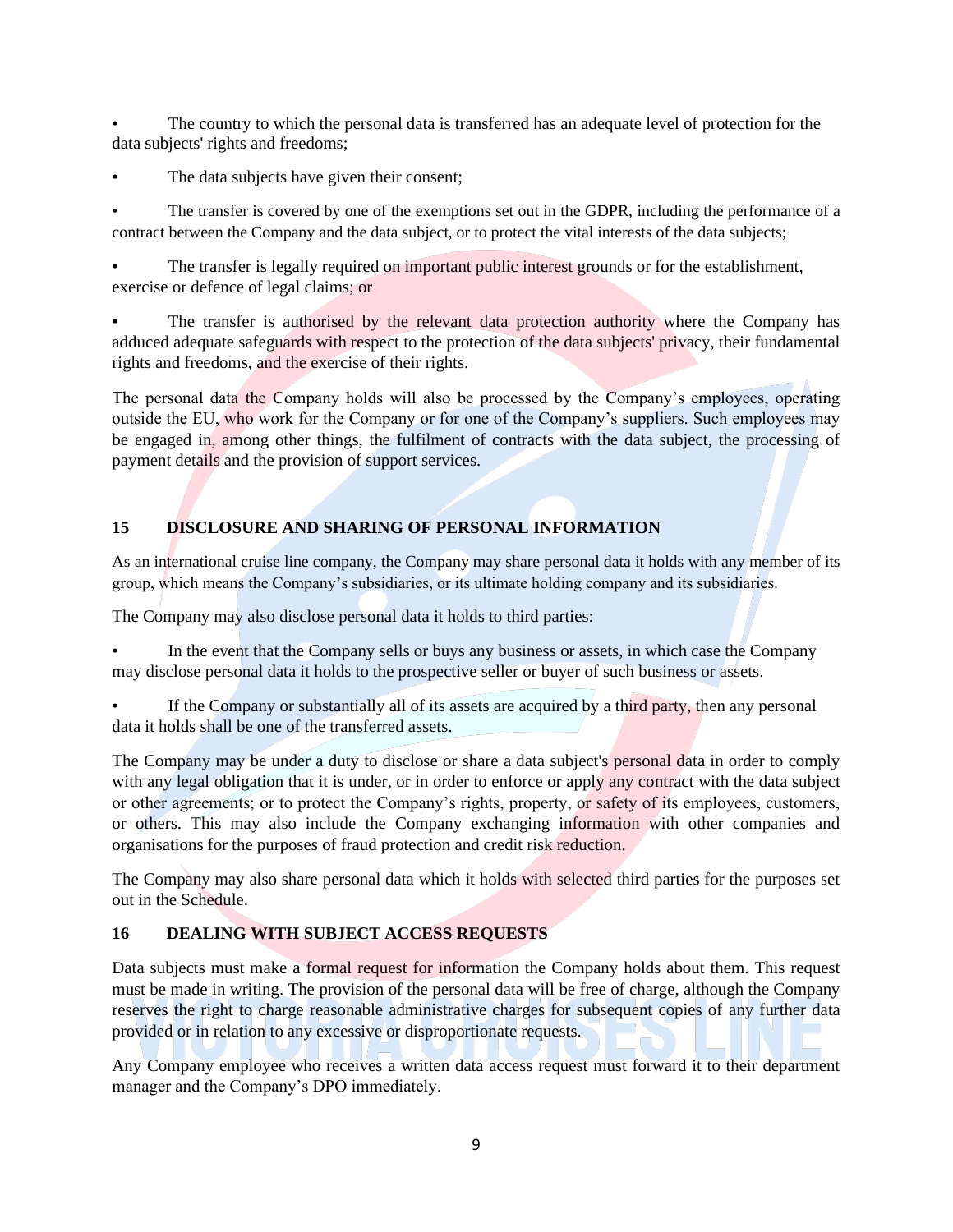When receiving telephone enquiries, the Company will only disclose personal data it holds on its systems in accordance to the Company's relevant department's policies and procedures.

## **17 TRAINING**

Each department will provide training to promote or reemphasise compliance with this procedure.

## **18 OWNERSHIP**

It is each employee's responsibility to comply with the Company's Data Protection Policy and relevant procedures. Each department manager shall ensure the that the Company's Data Protection Policy and relevant procedures are implemented. Any questions regarding the implementation of the Data Protection policy and procedures should be directed to the DPO.

## **19 ANNUAL DATA PROTECTION SELF AUDIT**

Each department shall review its data collection, processing and security practices annually to ensure compliance with this procedure and where necessary to make recommendations for improvement to the relevant policies and procedures. Such recommendations shall be made in writing and addressed to the DPO.

## **20 DATA INCIDENT NOTIFICATIONS**

Where it is established that a data incident has occurred which may be considered as a data breach immediate notice of this must be given to the department manager and the DPO.

## **21 CHANGES TO THIS PROCEDURE**

The Company reserves the right to change this procedure at any time in order to comply with its legal obligations.

# **VICTORIA CRUISES LINE**